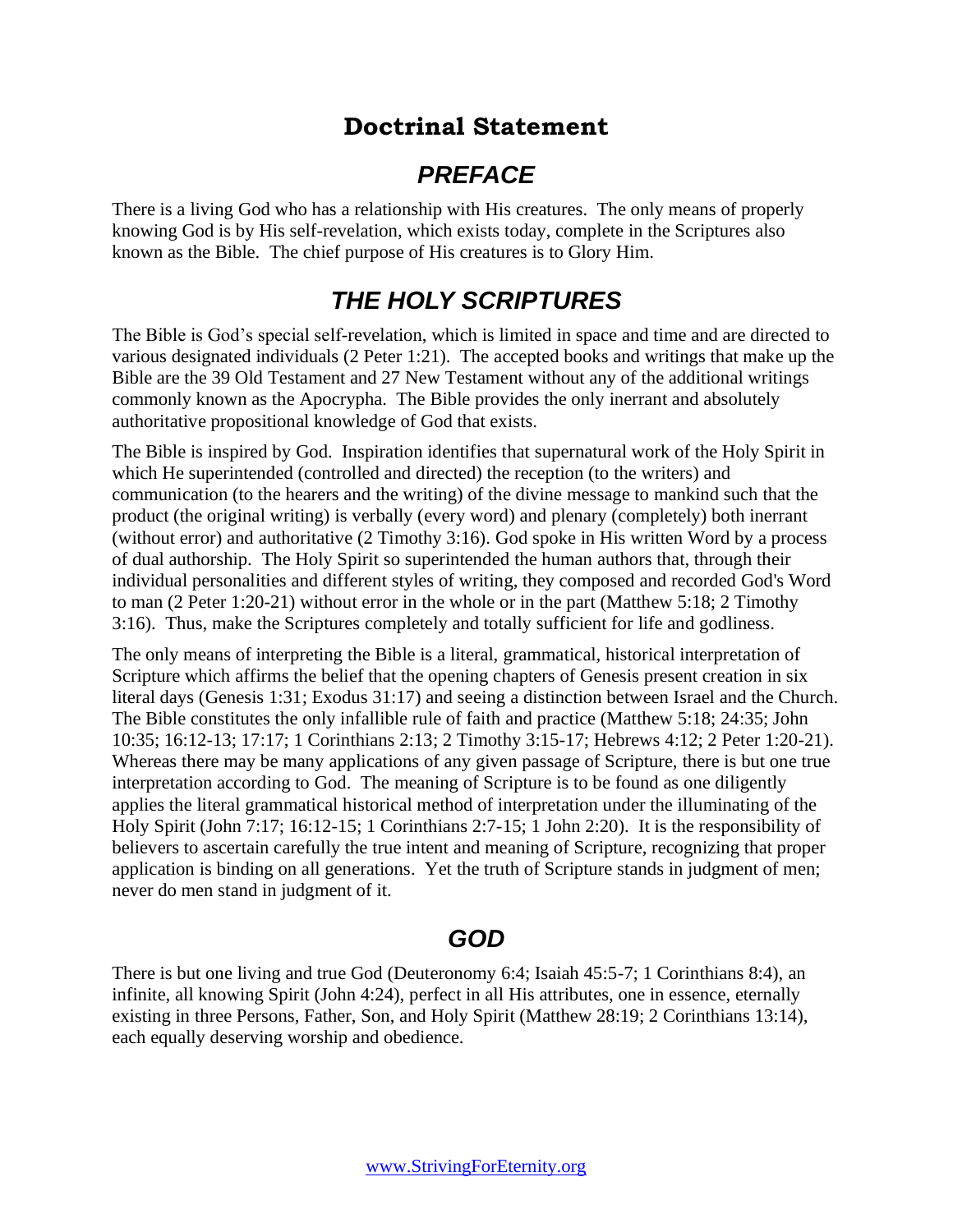#### *God the Father*

God the Father, the first Person of the Trinity, orders and disposes all things according to His own purpose and grace (Psalm 145:8-9; 1 Corinthians 8:6). He is the Creator of all things (Genesis 1:1-31; Ephesians 3:9). As the only absolute and omnipotent Ruler in the universe, He is sovereign in creation, providence, and redemption (Psalm 103:19; Romans 11:36). His fatherhood involves both His designations within the Trinity and His relationship with mankind. As Creator He is Father to all men (Ephesians 4:6), but He is spiritual Father only to believers (Romans 8:14; 2 Corinthians 6:18). He has an all-inclusive plan that He designed for His own glory all things that come to pass (Ephesians 1:11). He continually upholds, directs, and governs all creatures and events (1 Chronicles 29:11). In His sovereignty He is neither author nor approver of sin (Habakkuk 1:13; John 8:38-47), nor does He abridge the accountability of moral, intelligent creatures (1 Peter 1:17). He has graciously chosen from eternity past those whom He would have as His own (Ephesians 1:4 6); He saves from sin all who come to Him through Jesus Christ; He adopts as his own all those who come to Him; and He becomes, upon adoption, Father to His own (John 1:12; Romans 8:15; Galatians 4:5; Hebrews 12:5-9).

#### *God the Son*

Jesus Christ, the second Person of the Trinity, possesses all the divine excellencies, and in these He is coequal, consubstantial, and coeternal with the Father (John 10:30; 14:9). God the Father created according to His own will, through His Son, Jesus Christ, by whom all things continue in existence and in operation (John 1:3; Colossians 1:15-17; Hebrews 1:2).

In the incarnation (God becoming man), Christ surrendered only the prerogatives of deity but nothing of the divine essence, either in degree or kind. In His incarnation, the eternally existing second Person of the Trinity accepted all the essential characteristics of humanity and so became the God Man (Philippians 2:5-8; Colossians 2:9).

Jesus Christ represents humanity and deity in indivisible oneness (Micah 5:2; John 5:23; 14:9- 10; Colossians 2:9).

Jesus Christ is virgin born (Isaiah 7:14; Matthew 1:23,25; Luke 1:26-35); He is God incarnate (John 1:1,14); and the purpose of the incarnation was to reveal God, redeem men, and rule over God's kingdom (Psalm 2:7-9; Isaiah 9:6; John 1:29; Philippians 2:9-11; Hebrews 7:25-26; 1 Peter 1:18,19).

In the incarnation, the second person of the Trinity laid aside His right to the full prerogatives of coexistence with God, assumed the place of a Son, and took on an existence appropriate to a servant while never divesting Himself of His divine attributes (Philippians 2:5-8).

Jesus Christ accomplished our redemption through the shedding of His blood and sacrificial death on the cross and His death was voluntary, vicarious, substitutionary, propitiatory, and redemptive (John 10:15; Romans 3:24-25; 5:8; 1 Peter 2:24).

On the basis of the efficacy of the death of Jesus Christ, the believing sinner is freed from the punishment, the penalty, the power, and one day the very presence of sin; and he is declared righteous, given eternal life, and adopted into the family of God (Romans 3:25; 5:8-9; 2 Corinthians 5:14-15; 1 Peter 2:24; 3:18).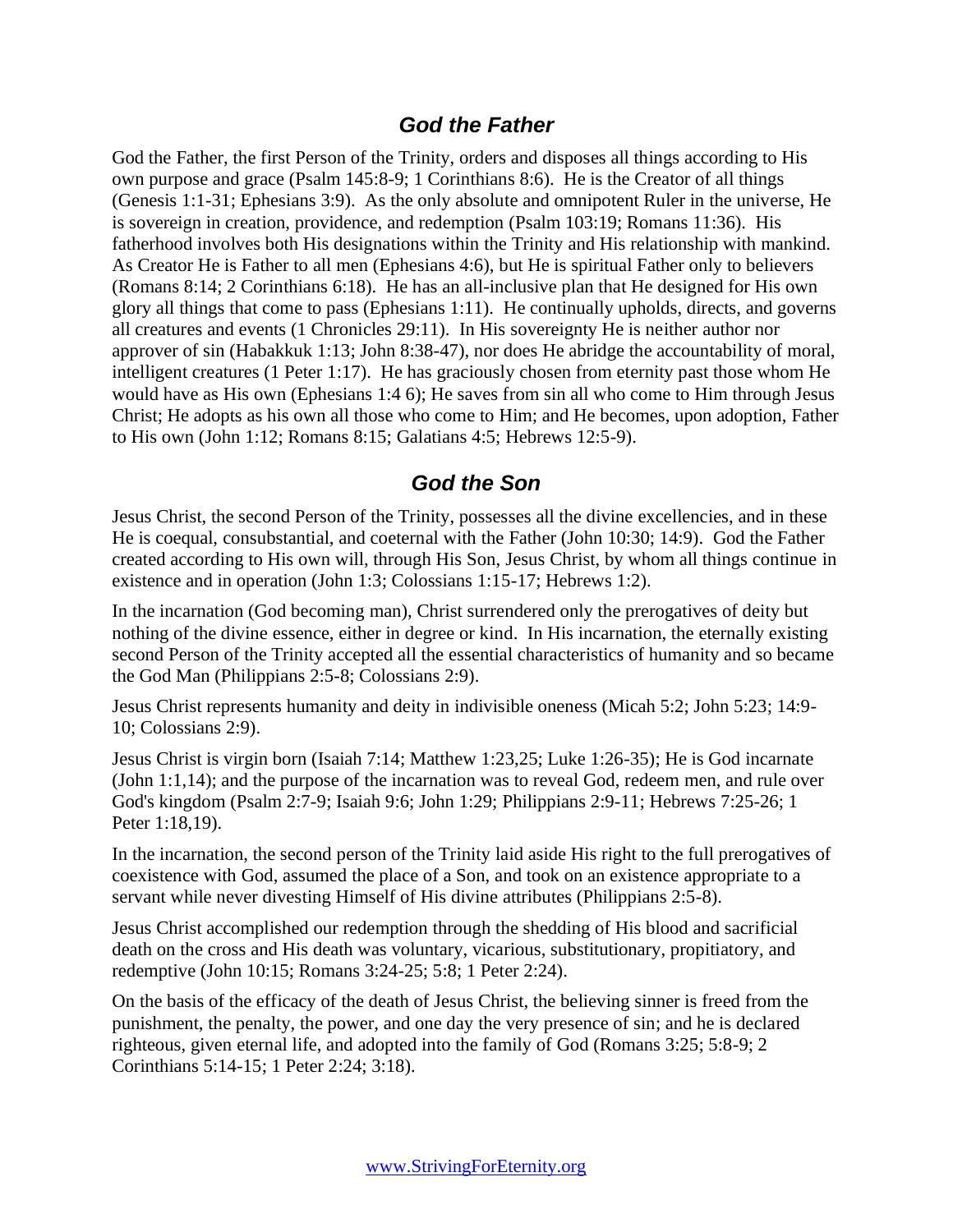Our justification is made sure by His literal, physical resurrection from the dead and that He is now ascended to the right hand of the Father, where He now mediates as our Advocate and High Priest (Matthew 28:6; Luke 24:38-39; Acts 2:30-31; Romans 4:25; 8:34; Hebrews 7:25; 9:24; 1 John 2:1).

In the resurrection of Jesus Christ from the grave, God confirmed the deity of His Son and gave proof that God has accepted the atoning work of Christ on the cross. Jesus' bodily resurrection is also the guarantee of a future resurrection life for all believers (John 5:26-29; 14:19; Romans 1:4; 4:25; 6:5-10; 1 Corinthians 15:20, 23).

Jesus Christ will return to receive the church, which is called His Body, unto Himself at the rapture, and returning with His church in glory, will establish His millennial kingdom on earth (Acts 1:9-11; 1 Thessalonians 4:13-18; Revelation 20).

Jesus Christ is the One through whom God will judge all mankind (John 5:22-23):

- a) Believers (1 Corinthians 3:10-15; 2 Corinthians 5:10)
- b) Living inhabitants of the earth at His glorious return (Matthew 25:31-46)
- c) Unbelieving dead at the Great White Throne (Revelation 20:11-15)

As the Mediator between God and man (1 Timothy 2:5), the Head of His Body the church (Ephesians 1:22; 5:23; Colossians 1:18), and the coming universal King, who will reign on the throne of David (Isaiah 9:6; Luke 1:31-33), He is the final Judge of all who fail to place their trust in Him as Lord and Savior (Matthew 25:14-46; Acts 17:30-31).

### *God the Holy Spirit*

The Holy Spirit is a divine Person, eternal, underived, possessing all the attributes of personality and deity including intellect (1 Corinthians 2:10-13), emotions (Ephesians 4:30), will (1 Corinthians 12:11), eternality (Hebrews 9:14), omnipresence (Psalm 139:7-10), omniscience (Isaiah 40:13-14), omnipotence (Romans 15:13), and truthfulness (John 16:13). In all the divine attributes He is coequal and consubstantial with the Father and the Son (Matthew 28:19; Acts 5:3-4; 28:25-26; 1 Corinthians 12:4-6; 2 Corinthians 13:14; and Jeremiah 31:31-34 with Hebrews 10:15-17).

The work of the Holy Spirit is to execute the divine will with relation to all mankind. His sovereign activity in creation (Genesis 1:2), the incarnation (Matthew 1:18), the written revelation (2 Peter 1:20 21), and the work of salvation (John 3:5-7).

The work of the Holy Spirit in this age began at Pentecost when He came from the Father as promised by Christ (John 14:16-17; 15:26) to initiate and complete the building of the Body of Christ, which is His church (1 Corinthians 12:13). The broad scope of His divine activity includes convicting the world of sin, of righteousness and of judgment; glorifying the Lord Jesus Christ and transforming believers into the image of Christ (John 16:7-9; Acts 1:5; 2:4; Romans 8:29; 2 Corinthians 3:18; Ephesians 2:22).

The Holy Spirit is the supernatural and sovereign Agent in regeneration, baptizing all believers into the Body of Christ (1 Corinthians 12:13). The Holy Spirit also indwells, sanctifies, instructs, empowers them for service, and seals them unto the day of redemption (Romans 8:9; 2 Corinthians 3:6; Ephesians 1:13).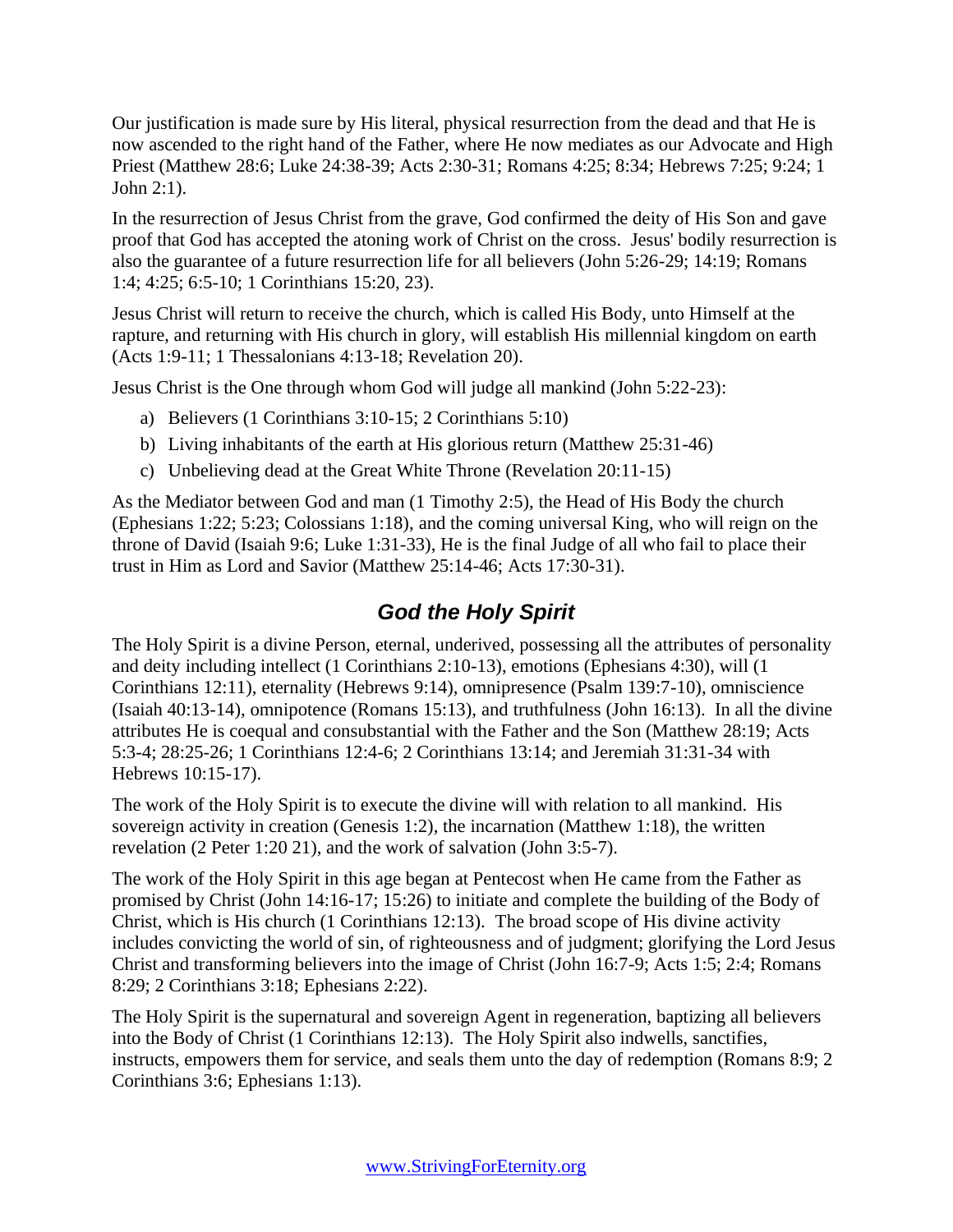The Holy Spirit is the divine Teacher, who guided the apostles and prophets into all truth as they committed to writing God's revelation, the Bible. Every believer possesses the indwelling presence of the Holy Spirit from the moment of salvation, and it is the duty of all those born of the Spirit to be filled with (controlled by) the Spirit (John 16:13; Romans 8:9; Ephesians 5:18; 2 Peter 1:19-21; 1 John 2:20, 27).

The Holy Spirit administers spiritual gifts to the church. The Holy Spirit glorifies neither Himself nor His gifts by ostentatious displays, but He does glorify Christ by implementing His work of redeeming the lost and building up believers in the most holy faith (John 16:13-14; Acts 1:8; 1 Corinthians 12:4-11; 2 Corinthians 3:18).

God the Holy Spirit is sovereign in the bestowing of all His gifts for the perfecting of the saints today and that speaking in tongues and the working of sign miracles in the beginning days of the church were for the purpose of pointing to and authenticating the apostles as revealers of divine truth, and were never intended to be characteristic of the lives of believers (1 Corinthians 12:4- 11; 13:8-10; 2 Corinthians 12:12; Ephesians 4:7-12; Hebrews 2:1-4).

# *ANGELS*

Angels are created not eternal beings (Psalm 148:5), therefore they are not to be worshiped. Each angel was individually and directly created by God as ministering spirits (Matthew 22:28- 30; Hebrews 1:14). They were created before the foundation of the world (Job 38:6-7). Angels, like man, are not eternal but immortal meaning once created, they do not cease to exist. Yet unlike man angels were not created as a race, but a total number (innumerable to man) were created at one time.

Men cannot become angels and angels cannot become men. Angels are distinct from both man and God and will be for all eternity (1 Corinthians 6:3; Hebrews 1:14; 2:6-8; 12:22-24). Angels are similar to man in having a personality, but limited in power and abilities.

Angles were tested for obedience by a one-time confirmation of holiness or unholiness, where man's confirmation occurs at death. Angels are organized and submissive to that organization (Colossians 1:16; Ephesians 1:21; Jude 9; Revelation 12:7).

## *Holy Angels*

Holy angels are those angels that are confirmed in holiness by a single act of obedience that occurred some time between Genesis 1:31 and 3:1. Holy angels abode in heaven while still having access to the earth (Mark 13:32; Daniel 9:20-23). These holy angels minister to God and specifically to Christ while on earth, believers, unbelievers and nations.

In relation to God, there are angels that worship (Isaiah 6:2-3), praise (Job 38:7; Psalm 103:20), serve (Genesis 19:12-13; Revelation 19:10; 22:8-9) and punish His enemies (2 Kings 19:35; Acts 12:23). While Christ dwelled physically on earth, angels made announcements (Luke 1:26-33; 2:8-14; Matthew 28:6), strengthening (Matthew 4:11) and present throughout His ministry (Luke 22:43; Acts 1:10).

In relation to believers, they are actively watching over and ministering to individuals and congregations (Genesis 28:12; John 1:51; 1 Kings 19:5; Psalm 91:11; Daniel 6:22; Matthew 4:11; 18:10; Luke 16:22; 1 Corinthians 11:10; 1 Timothy 5:21; Hebrews 1:14). Nowhere does the Bible indicate that there is one angel for each believer, there may even be more then one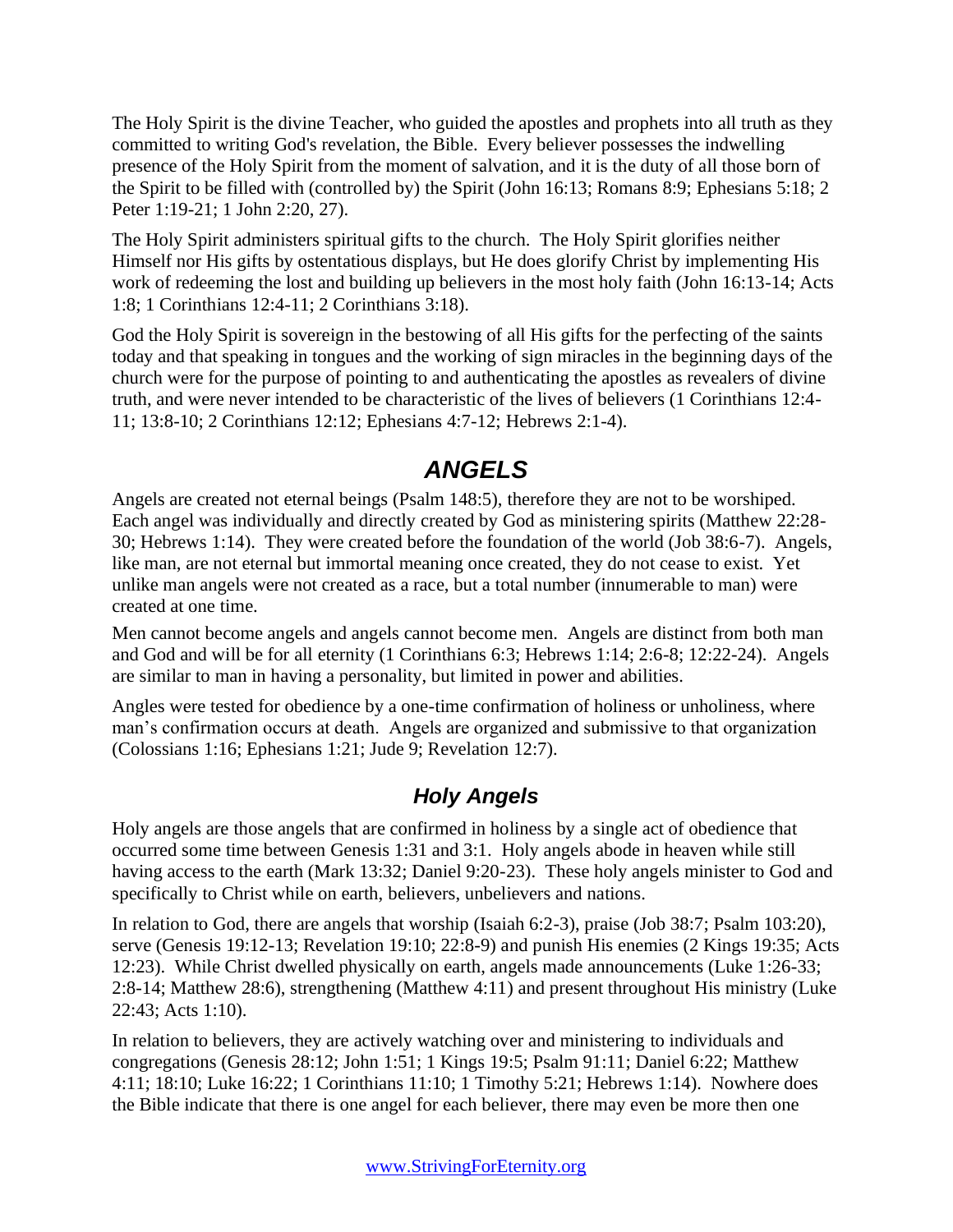ministering to any one believer at a time (Matthew 18:10; Luke 16:22). Their ministry is in urging unto holiness (1 Corinthians 11:10), aiding (Hebrews 1:14), answering prayers (Daniel 9:21; Acts 12:7; Revelation 5:8), observing worship (1 Timothy 5:21; 1 Corinthians 4:9; 11:10; 1 Peter 1:12), rejoicing in salvation (Luke 15; 10) and giving revelation (Acts 7:53; Galatians 3:19; Hebrews 2:2).

In relation to unbelievers, these angels will be involved in the future judgement and act as the reapers at the end of the age (Matthew 13:39, 49-50; 25:31-33; Revelation 8-10). In relation to the nations, these angels seemed to have a special relationship to Israel and will be active in gathering elect Israel in the Millennium (Daniel 10:21; 12:1; Matthew 24:31).

### *Fallen Angels*

Unholy angels are those angels that are confirmed in unholiness by a single act of obedience that occurred between Genesis 1:31 and 3:1. The fall of the unholy angels occurs between God's declaration the all creation was "very good" (Genesis 1:31) and the temptation of Eve by Satan (Genesis 3). These angels apparently fell at the same time as Satan and were at that time confirmed in a condition of falleness. Unholy angels abode on earth or imprisonment but those on earth have access to heaven (Isaiah 14:12; Job 1:6; Jude 6). Unholy angels will be judged by redeemed people (1 Corinthians 6:3). Hell was prepared for suffering and containment for these angels and will be cast into the Lake of Fire for all eternity (Matthew 25:41; Revelation 20:13- 14).

Due to the organization of angels, these angels are agents of Satan (Matthew 12:26-27; Ephesians 6:11-12). While attempting to thwart the plans of God they actuality execute it (Daniel 10:10-14; Revelation 16:13-16). They may possess unsaved men (Matthew 4:24), but not believers.

#### *Satan*

Satan was the highest created being that fell in an act of disobedience to God (Isaiah 14:12-14; Ezekiel 28:11-17). Satan is a real spiritual person and has intellect, will and emotions (Isaiah 14:12-13; Matthew 4:6; Luke 22:31; 2 Corinthians 2:11; Ephesians 6:11; 1 Timothy 3:6; 2 Timothy 2:26; Revelation 12:12). Satan is, as all angel are, limited by God (Job 1:12; 2:6; 1 John 5:18). Satan does not know what a person thinks nor is he everywhere effecting everything. Satan can only be in one place at one time.

Satan is called an evil deceiver seeking to tempt, oppose and accuse God and His children (Zechariah 3:1; Matthew 4:3, 10; John 17:15; Acts 5:3; 1 Corinthians 7:5; 1 Thessalonians 3:5; 1 John 5:18-19; Revelation 12:9; 20:2, 10). He is the god and ruler of this world, the prince of the power of the air and the ruler of the demons (John 12:31; 2 Corinthians 4:4; Ephesians 2:2). As a serpent, he is crafty and guile, called the red dragon in Revelation (Genesis 3:1; 2 Corinthians 11:3; Revelation 12:3, 7, 9). Satan is God's adversary and is called Belial meaning worthless or wicked (Zechariah 3:1; Matthew 4:10; 2 Corinthians 6:15; Revelation 12:9; 20:2).

Satan is not only a person but he is also active. Satan is active in relation to six areas: Christ, God, nations, unbelievers, believers and the world system. In relation to Christ, Satan was directly involved in the tempting of Christ in the wilderness, the influencing of Peter and the possessing of Jude to betray Jesus (Matthew 4:3-10; 16:21-23; Luke 4:2; John 13:27). In relation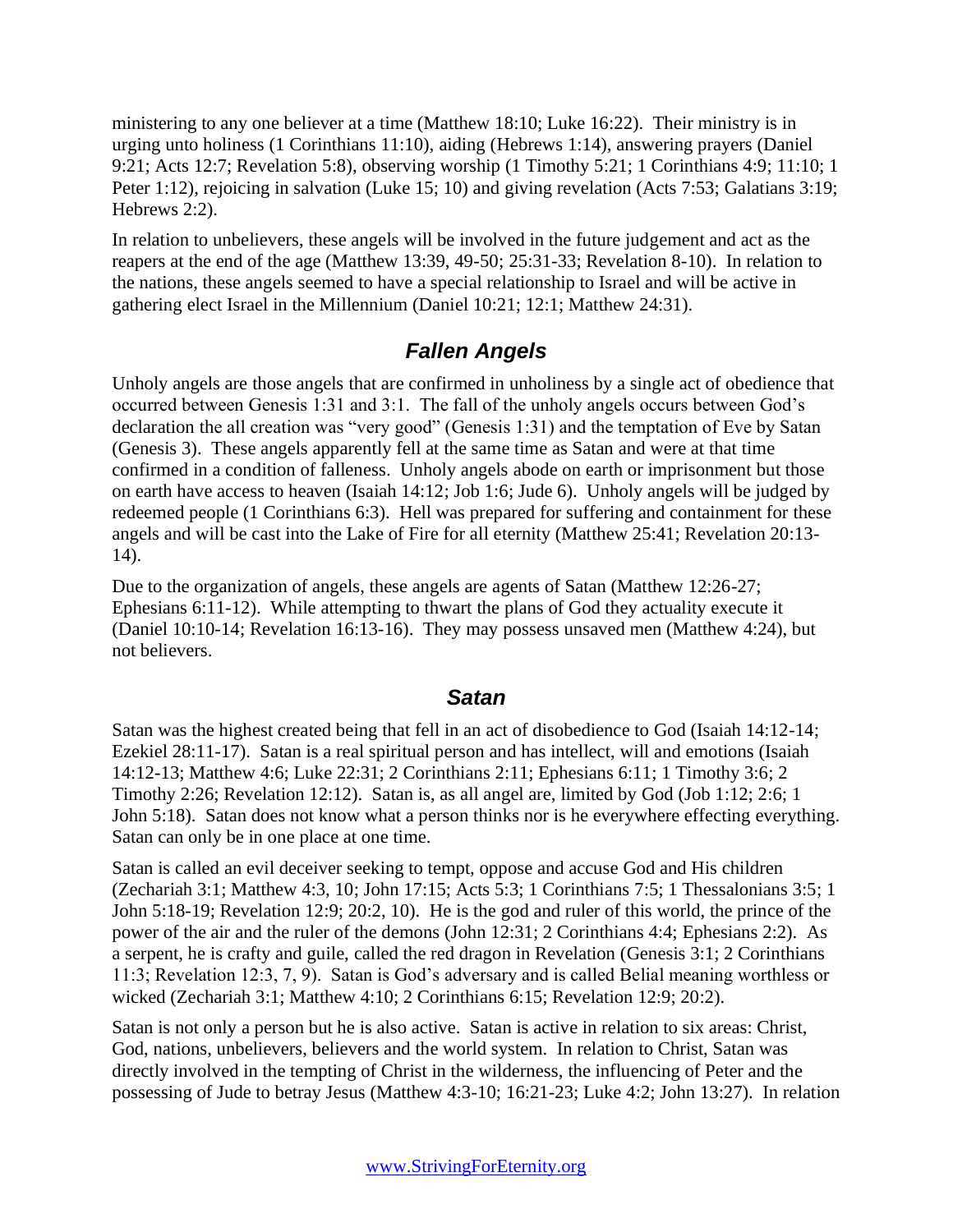to God, Satan seeks to corrupt all the is God's by counterfeiting everything that God is, including a false, empty religious system (Job 1:11; 2:4-5; 2 Corinthians 11:15; 1 Timothy 4:1-3; 2 Timothy 3:5; Revelation 2:24). Satan is involved in the directing of demons to influence and deceive nations and will be unusually active in the tribulation period (Daniel 10:13, 20; Revelation 13:2-4; 20:3, 7-10). In relation to the unbeliever, he is attempting to blind the minds and kept the truth from them in two ways (Luke 8:12; 2 Corinthians 4:4; Colossians 1:13; 1 John 2:15-17). First, Satan creates a false religious system devoid of the truth about salvation. Second, he seeks to enslave person in sin by situating their satisfaction with the lusts of the flesh. To the believer, Satan is accusing both in heaven and on earth, attempting to oppose the believer by nullifying their witness (Matthew 13:38-39; Mark 4:15; 1 Thessalonians 2:18; 1 Peter 5:8; Revelation 2:10; 12:10). Further, he is trying to pressure the believer to conform to the world system using the pressures of life and that of the world (1 Thessalonians 3:5; 1 Timothy 5:14- 15). He is active in discouraging believers and seeking to influence them to yield to sinful tendencies (Acts 5:1-11; 1 Corinthians 7:5; 2 Corinthians 2:11). Lastly, in relation to the world system, he is the ruler who will be judged accordingly (Daniel 2:34-35, 44; Matthew 4:8-9; John 12:31; 16:11; 2 Corinthians 4:4; 1 John 2:15-16, 5:19; Revelation 17-19).

## *MAN*

Man was directly and immediately created by God on the sixth day of creation, with appearance of age, in His image and likeness. Man was created free of sin with a rational nature, intelligence, volition, self-determination, and moral responsibility to God (Genesis 2:7, 15 25; James 3:9). Men are distinct from angels in that they are a race and angles are not. This means that men cannot become angels and angels cannot become men. Men are distinct from both angels and God and will be for all eternity (1 Corinthians 6:3; Hebrews 1:14; 2:6-8; 12:22-24). Men are similar to angels in having a personality, but limited more so in power and abilities.

God's intention in the creation of man was that man should glorify God, enjoy God's fellowship, live his life in the will of God, and by this accomplish God's purpose for man in the world (Isaiah 43:7; Colossians 1:16; Revelation 4:11).

The sin nature is that reality that has been imputed directly from Adam to every individual since Adam (except Jesus Christ) (Romans 5:12-19). The whole human race as existing seminally through Adam as the head. Thus, there is a seminal universality of humanity. The nature that each person, with the exception of Christ, possesses is the sinful nature passed on from Adam to each generation. By this nature, all men are guilty with race guilt through Adam. The sin nature is inherited and each person is guilty at the point of conception.

Every person has a sin nature and is totally depraved, in that they lack the proper affection and love toward God and do evil. Total depravity also refers to the complete man was corrupted be sin, include man's will. The inherited sin is the nature of man, where the imputed sin is the reality of that nature imputed to each person from Adam. Adam and Eve as sinners because they sinned. Where every person afterward sin because they possess a sin nature. After the fall, Adam and Eve committed sin because they now had a sin nature.

In Adam's sin of disobedience to the revealed will and Word of God, man lost his innocence; incurred the penalty of spiritual and physical death; became subject to the wrath of God; and became inherently corrupt and utterly incapable of choosing or doing that which is acceptable to God apart from divine grace. With no recuperative powers to enable him to recover himself,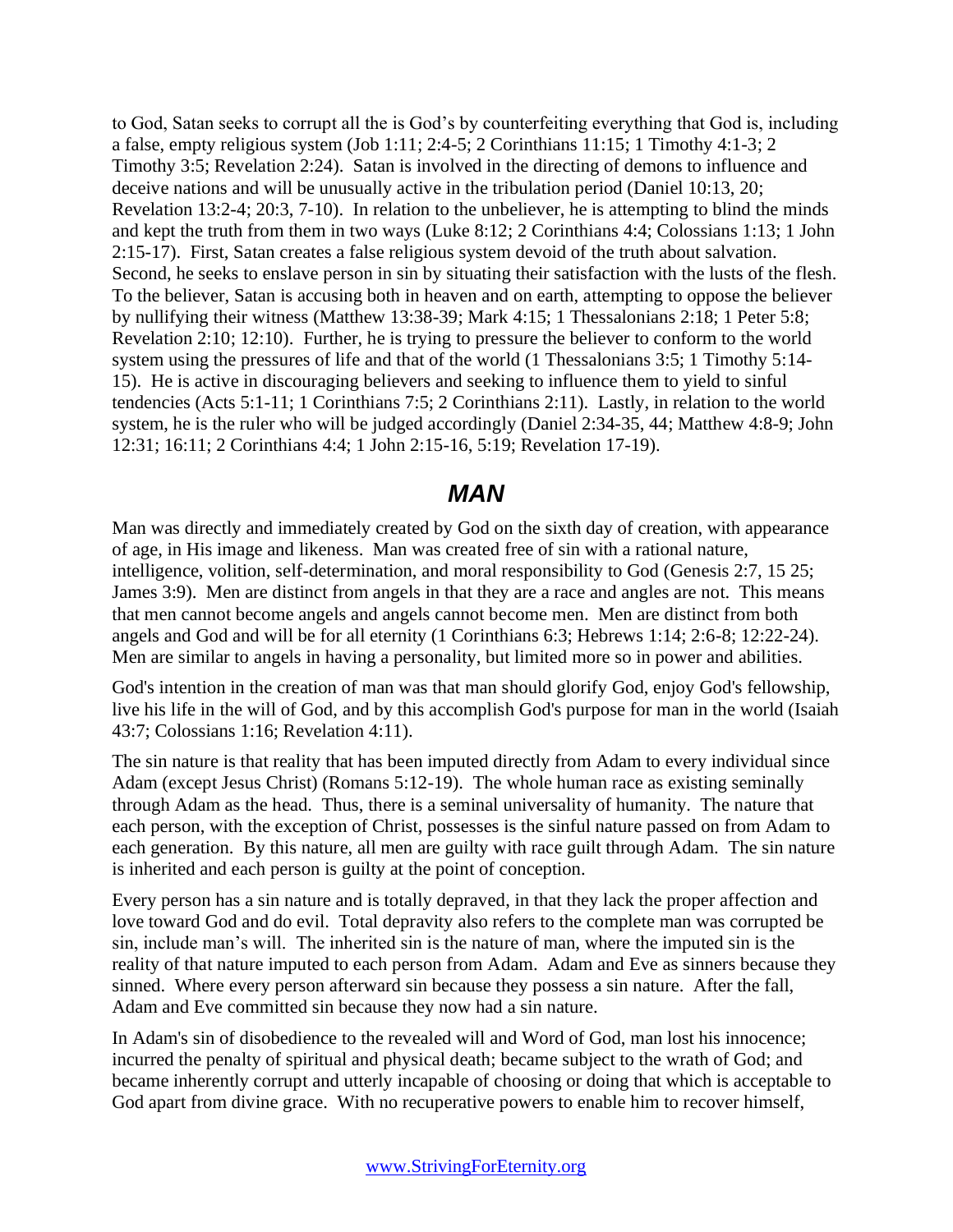man is hopelessly lost. Man's salvation is thereby wholly of God's grace through the redemptive work of our Lord Jesus Christ (Genesis 2:16 17; 3:1-19; John 3:36; Romans 3:23; 6:23; 1 Corinthians 2:14; Ephesians 2:1-3; 1 Timothy 2:13-14; 1 John 1:8).

Because all men are in Adam, a nature corrupted by Adam's sin has been transmitted to all men of all ages, Jesus Christ being the only exception. All men are thus sinners by nature, by choice, and by divine declaration (Psalm 14:1-3; Jeremiah 17:9; Romans 3:9-18, 23; 5:10-12).

#### *Abortion*

Abortion is the act of murdering an unborn child. The modern debate on the issue of abortion finds its roots in the view of the creation of man. Due to evolutionary thinking, the unborn child is called a fetus and treated as a parasite. A full propagation view does not allow for abortion at any time or in any circumstances. This statement is based on the fact that at the point of conception the unborn child is a full human being with a physical body (yet being formed but existing) and a spirit.

### *SALVATION*

Salvation is wholly of God by grace because of the redemption of Jesus Christ, the merit of His shed blood, and not based on human merit or works (John 1:12; Ephesians 1:7; 2:8-10; 1 Peter 1:18-19).

#### *Regeneration*

Regeneration is a supernatural work of the Holy Spirit by which a new nature and eternal life are given (John 3:3-7; Titus 3:5). It is instantaneous and is accomplished solely by the power of the Holy Spirit through the instrumentality of the Word of God (John 5:24), when the repentant sinner, as enabled by the Holy Spirit, responds in faith to the divine provision of salvation. Genuine regeneration is manifested by fruits worthy of repentance as demonstrated in righteous attitudes and conduct. Good works will be its proper evidence and fruit (1 Corinthians 6:19-20; Ephesians 2:10), and will be experienced to the extent that the believer submits to the control of the Holy Spirit in his life through faithful obedience to the Word of God (Ephesians 5:17-21; Philippians 2:12b; Colossians 3:16; 2 Peter 1:4-10). This obedience causes the believer to be increasingly conformed to the image of our Lord Jesus Christ (2 Corinthians 3:18). Such a conformity is climaxed in the believer's glorification at Christ's coming (Romans 8:17; 2 Peter 1:4; 1 John 3:2 3).

#### *Election*

Election is the act of God by which, before the foundation of the world, He chose in Christ those whom He graciously regenerates, saves, and sanctifies (Romans 8:28-30; Ephesians 1:4-11; 2 Thessalonians 2:13; 2 Timothy 2:10; 1 Peter 1:1-2).

Sovereign election does not contradict or negate the responsibility of man to repent and trust Christ as Savior and Lord (Ezekiel 18:23, 32; 33:11; John 3:18-19, 36; 5:40; Romans 9:22-23; 2 Thessalonians 2:10-12; Revelation 22:17). Nevertheless, since sovereign grace includes the means of receiving the gift of salvation as well as the gift itself, sovereign election will result in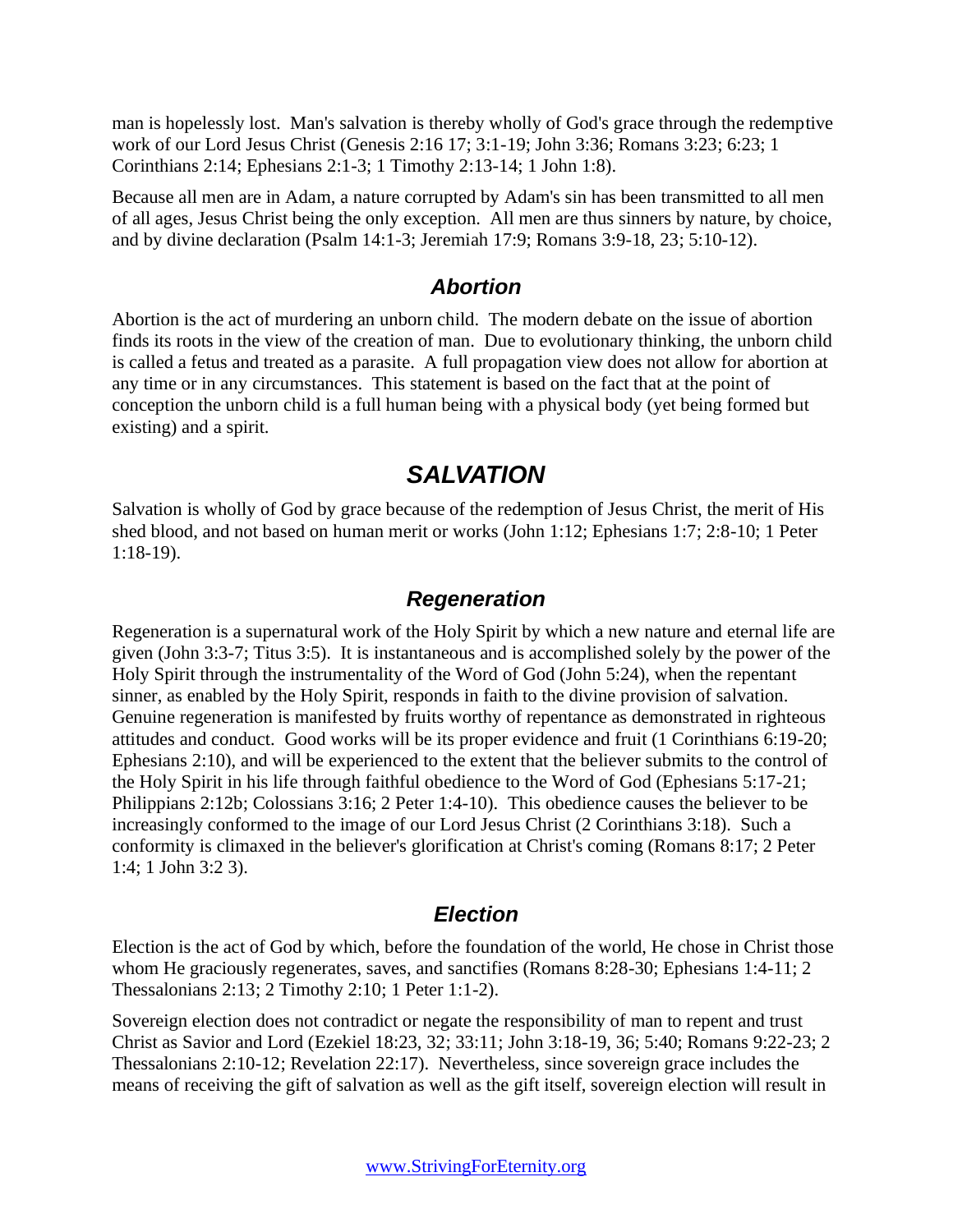what God determines. All whom the Father calls to Himself will come in faith and all who come in faith the Father will receive (John 6:37-40, 44; Acts 13:48; James 4:8).

The unmerited favor that God grants to totally depraved sinners is not related to any initiative of their own part nor to God's anticipation of what they might do by their own will, but is solely of His sovereign grace and mercy (Ephesians 1:4-7; Titus 3:4-7; 1 Peter 1:2).

Election should not be looked upon as based merely on abstract sovereignty. God is truly sovereign but He exercises this sovereignty in harmony with His other attributes, especially His omniscience, justice, holiness, wisdom, grace and love (Romans 9:11-16). This sovereignty will always exalt the will of God in a manner totally consistent with His character as revealed in the life of our Lord Jesus Christ (Matthew 11:25-28; 2 Timothy 1:9).

#### *Justification*

Justification before God is an act of God (Romans 8:33) by which He legally declares righteous those who, through faith in Christ, repent of their sins (Luke 13:3; Acts 2:38; 3:19; 11:18; Romans 2:4; 2 Corinthians 7:10; Isaiah 55:6-7) and confess Him as sovereign Lord (Romans 10:9-10; 1 Corinthians 12:3; 2 Corinthians 4:5; Philippians 2:11). This righteousness is apart from any virtue or work of man (Romans 3:20; 4:6) and involves the imputation of our sins to Christ (Colossians 2:14; 1 Peter 2:24) and the imputation of Christ's righteousness to us (1 Corinthians 1:30; 2 Corinthians 5:21). By this means God is enabled to "be just and the justifier of the one who has faith in Jesus" (Romans 3:26).

#### *Sanctification*

Every believer is sanctified (set apart) unto God by justification and is therefore declared to be holy and is therefore identified as a saint. Sanctification is positional and instantaneous and should not be confused with progressive sanctification. Sanctification has to do with the believer's standing, not his present walk or condition (Acts 20:32; 1 Corinthians 1:2, 30; 6:11; 2 Thessalonians 2:13; Hebrews 2:11; 3:1; 10:10, 14; 13:12; 1 Peter 1:2).

There is also, by the work of the Holy Spirit, a progressive sanctification by which the state of the believer is brought closer to the standing the believer positionally enjoys through justification. Through obedience to the Word of God and the empowering of the Holy Spirit, the believer is able to live a life of increasing holiness in conformity to the will of God, becoming more and more like our Lord Jesus Christ (John 17:17, 19; Romans 6:1-22; 2 Corinthians 3:18; 1 Thessalonians 4:3-4; 5:23). In this respect, every saved person is involved in a daily conflict, the new creation in Christ doing battle against the flesh, but adequate provision is made for victory through the power of the indwelling Holy Spirit. This struggle nevertheless stays with the believer all through this earthly life and is never completely ended. All claims to the eradication of sin in this life are unscriptural. Eradication of sin is not possible, but the Holy Spirit does provide for victory over sin (Galatians 5:16-25; Ephesians 4:22-24; Philippians 3:12; Colossians 3:9-10; 1 Peter 1:14-16; 1 John 3:5-9).

#### *Security*

All the redeemed, once saved, are kept by God's power and are thus secure in Christ forever (John 5:24; 6:37-40; 10:27-30; Romans 5:9-10; 8:1, 31-39; 1 Corinthians 1:4-8; Ephesians 4:30;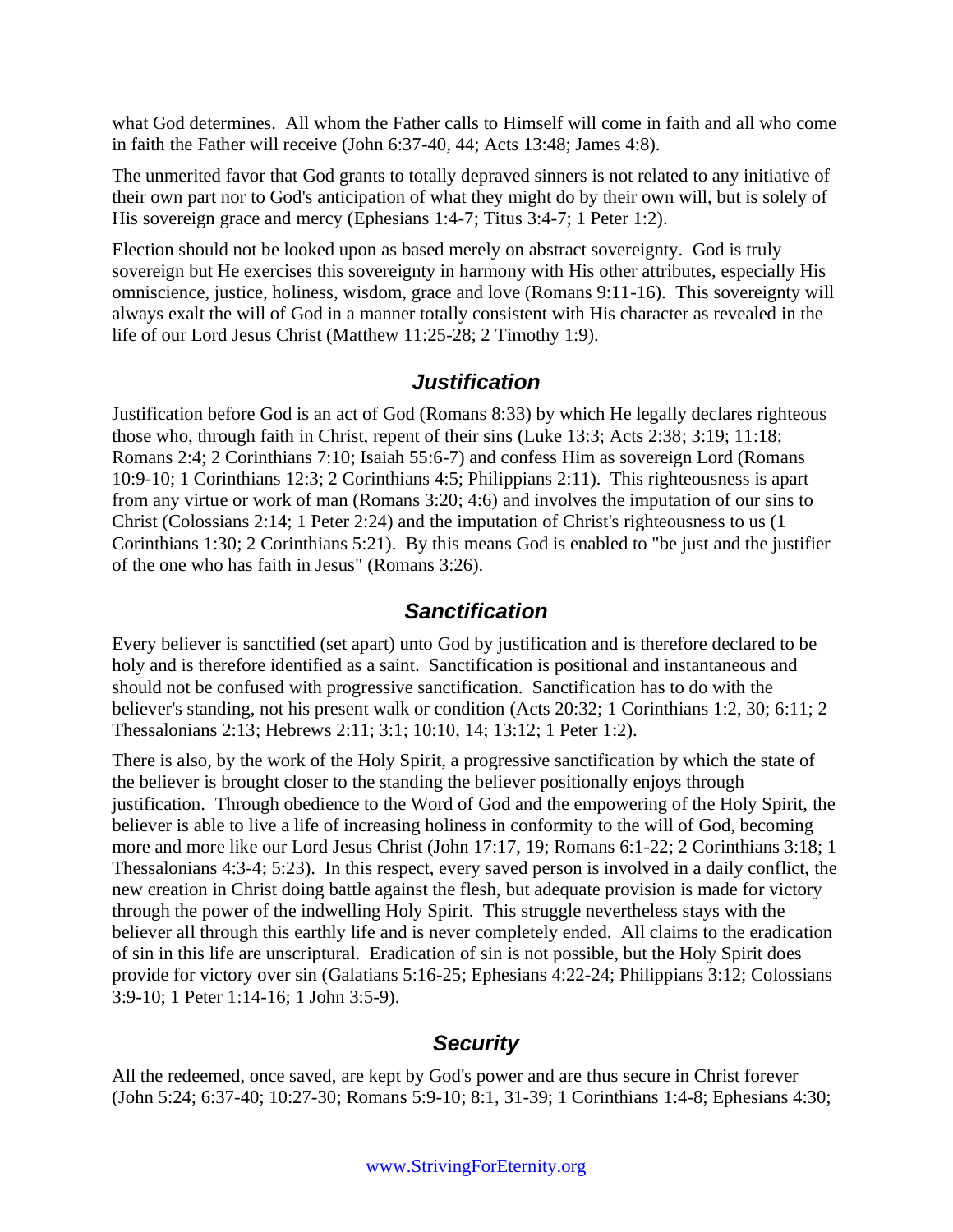Hebrews 7:25; 13:5; 1 Peter 1:5; Jude 24). It is the privilege of believers to rejoice in the assurance of their salvation through the testimony of God's Word, which, however, clearly forbids the use of Christian liberty as an occasion for sinful living and carnality (Romans 6:15- 22; 13:13-14; Galatians 5:13, 25-26; Titus 2:11-14).

#### *Separation*

Separation from sin is clearly called for throughout the Old and New Testaments, and the Scriptures clearly indicate that in the last days apostasy and worldliness shall increase (2 Corinthians 6:14-7:1; 2 Timothy 3:1-5).

Out of deep gratitude for the undeserved grace of God granted to us and because our glorious God is so worthy of our total consecration, all believers should live in such a manner as to demonstrate their adoring love to God and so as not to bring reproach upon our Lord and Savior. Separation from all religious apostasy and worldly and sinful practices is commanded of us by God (Romans 12:1-2, 1 Corinthians 5:9-13; 2 Corinthians 6:14-7:1; 1 John 2:15-17; 2 John 9- 11).

Believers should be separated unto the Lord Jesus Christ (2 Thessalonians 1:11-12; Hebrews 12:1-2) and affirm that the Christian life is a life of obedient righteousness that reflects the teaching of the Beatitudes (Matthew 5:2-12) and a continual pursuit of holiness (Romans 12:1-2; 2 Corinthians 7:1; Hebrews 12:14; Titus 2:11-14; 1 John 3:1-10).

## *THE CHURCH*

All who place their faith in Jesus Christ are immediately placed by the Holy Spirit into one united spiritual Body, called the church (1 Corinthians 12:12-13), the bride of Christ (2 Corinthians 11:2; Ephesians 5:23-32; Revelation 19:7-8), of which Christ is the Head (Ephesians 1:22; 4:15; Colossians 1:18).

The formation of the church, the Body of Christ, began on the Day of Pentecost (Acts 2:1-21, 38- 47) and will be completed at the coming of Christ for His own at the rapture (1 Corinthians 15:51-52; 1 Thessalonians 4:13-18).

The church is thus a unique spiritual organism designed by Christ, made up of all born again believers in this present age (Ephesians 2:11-3:6). The church is distinct from Israel (1 Corinthians 10:32), a mystery not revealed until this age (Ephesians 3:1-6; 5:32).

The establishment and continuity of local churches is clearly taught and defined in the New Testament Scriptures (Acts 14:23, 27; 20:17, 28; Galatians 1:2; Philippians 1:1; 1 Thessalonians 1:1; 2 Thessalonians 1:1) and that the members of the one spiritual Body are directed to associate themselves together in local assemblies (1 Corinthians 11:18-20; Hebrews 10:25).

The one supreme authority for the church is Christ (1 Corinthians 11:3; Ephesians 1:22; Colossians 1:18) and church leadership, gifts, order, discipline, and worship are all appointed through His sovereignty as found in the Scriptures. The biblically designated officers serving under Christ and over the assembly are elders (also called bishops, pastors, and pastor/teachers; Acts 20:28; Ephesians 4:11) and deacons, both of whom must meet biblical qualifications (1 Timothy 3:1-13; Titus 1:5-9; 1 Peter 5:1-5). These leaders lead or rule as servants of Christ (1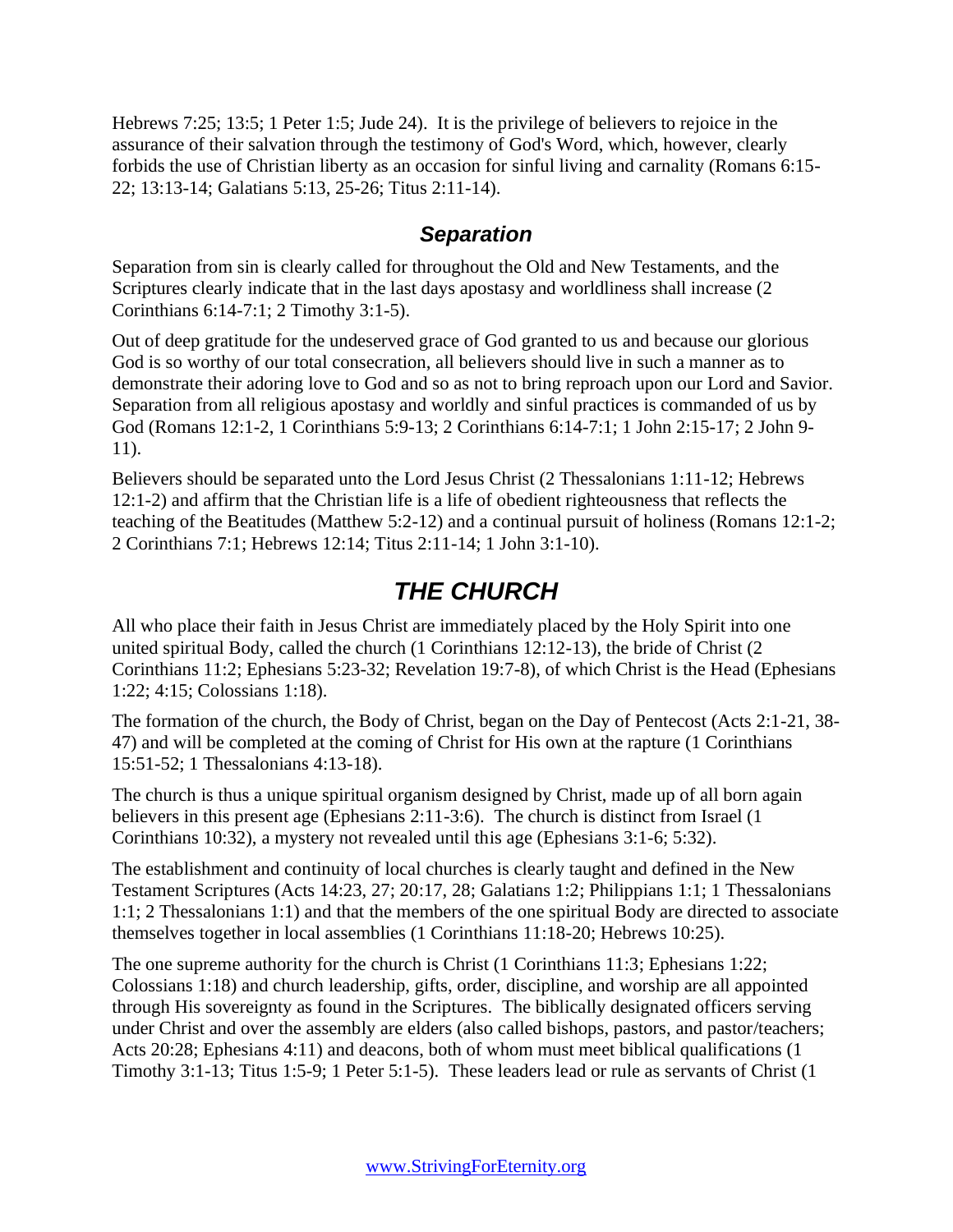Timothy 5:17-22) and have His authority in directing the church. The congregation is to submit to their leadership (Hebrews 13:7, 17).

The importance of discipleship (Matthew 28:19-20; 2 Timothy 2:2), mutual accountability of all believers to each other (Matthew 18:5-14), as well as the need for discipline of sinning members of the congregation in accord with the standards of Scripture (Matthew 18:15-22; Acts 5:1-11; 1 Corinthians 5:1-13; 2 Thessalonians 3:6-15; 1 Timothy 1:19-20; Titus 1:10-16).

The local church is autonomous, free from any external authority or control, with the right of self-government and freedom from the interference of any hierarchy of individuals or organizations (Titus 1:5). It is scriptural for true churches to cooperate with each other for the presentation and propagation of the faith. Each local church, however, through its elders and their interpretation and application of Scripture, should be the sole judge of the measure and method of its cooperation. The elders should determine all other matters of membership, policy, discipline, benevolence, and government as well (Acts 15:19-31; 20:28; 1 Corinthians 5:4-7, 13; 1 Peter 5:1-4).

The purpose of the church is to glorify God (Ephesians 3:21) by building itself up in the faith (Ephesians 4:13-16), by instruction of the Word (2 Timothy 2:2, 15; 3:16-17), by fellowship (Acts 2:47; 1 John 1:3), by keeping the ordinances (Luke 22:19; Acts 2:38-42) and by advancing and communicating the gospel to the entire world (Matthew 28:19; Acts 1:8; 2:42). The local church is a God-centered, Bible-centered ministry that seeks the exaltation of God, edifying and equipping of believers and evangelizing of the world starting with our local community.

The Bible teaches the calling of all saints to the work of service (1 Corinthians 15:58; Ephesians 4:12; Revelation 22:12).

The need of the church is to cooperate with God as He accomplishes His purpose in the world. To that end, He gives the church spiritual gifts. First, He gives men chosen for the purpose of equipping the saints for the work of the ministry (Ephesians 4:7-12), and He also gives unique and special spiritual abilities to each member of the Body of Christ (Romans 12:5-8; 1 Corinthians 12:4-31; 1 Peter 4:10-11).

There were two kinds of gifts given the early church: miraculous gifts of divine revelation and healing, given temporarily in the apostolic era for the purpose of confirming the authenticity of the apostles' message (Hebrews 2:3-4; 2 Corinthians 12:12); and ministering gifts, given to equip believers for edifying one another. With the New Testament revelation now complete, Scripture becomes the sole test of the authenticity of a man's message, and confirming gifts of a miraculous nature are no longer necessary to validate a man or his message (1 Corinthians 13:8- 12). Miraculous gifts can even be counterfeited by Satan to deceive even believers (1 Corinthians 13:13-14:12; Revelation 13:13-14). The only gifts in operation today are those nonrevelatory equipping gifts given for edification (Romans 12:6-8). No one is possesses the gift of healing today but God does hear and answer the prayer of faith and will answer in accordance with His own perfect will for the sick, suffering, and afflicted (Luke 18:1-6; John 5:7-9; 2 Corinthians 12:6-10; James 5:13-16; 1 John 5:14-15).

The two ordinances that have been committed to the local church are baptism and the Lord's Supper (Acts 2:38-42). Christian baptism by immersion (Acts 8:36-39) is the solemn and beautiful testimony of a believer showing forth his faith in the crucified, buried and risen Savior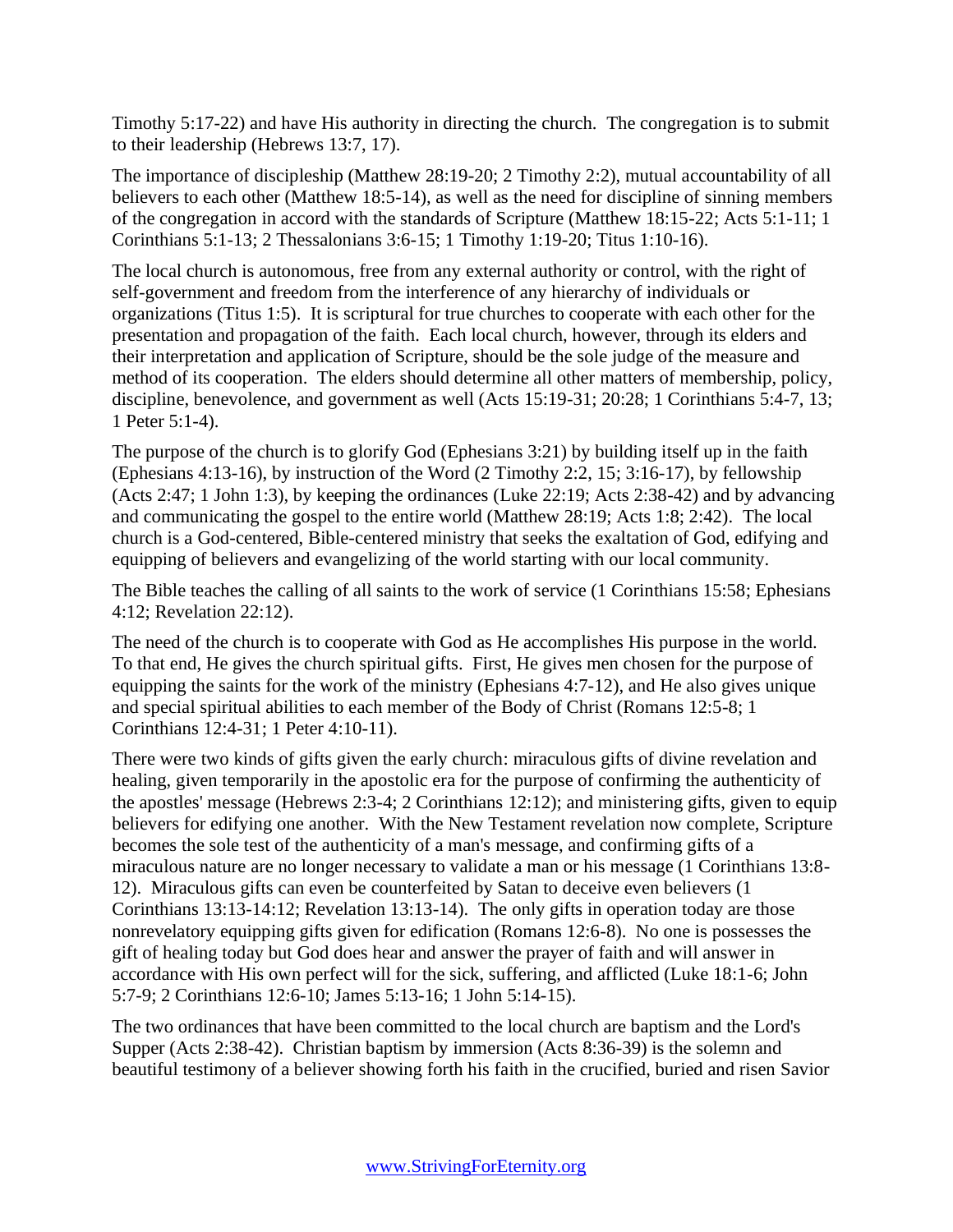and his union with Him in death to sin and resurrection to a new life (Romans 6:1-11). It is also a sign of fellowship and identification with the visible Body of Christ (Acts 2:41-42).

The Lord's Supper is the commemoration and proclamation of Christ's death until He comes, and should be always preceded by solemn self-examination (1 Corinthians 11:28-32). Whereas the elements of Communion are only representative of the flesh and blood of Christ, the Lord's Supper is nevertheless an actual communion with the risen Christ who is present in a unique way, fellowshipping with His people (1 Corinthians 10:16).

# *LAST THINGS (Eschatology)*

### *Death*

Physical death involves no loss of our immaterial consciousness (Revelation 6:9-11), the soul of the redeemed passes immediately into the presence of Christ (Luke 23:43; Philippians 1:23; 2 Corinthians 5:8), there is a separation of soul and body (Philippians 1:21-24), and for the redeemed, such separation will continue until the rapture (1 Thessalonians 4:13-17), which initiates the first resurrection (Revelation 20:4-6), when our soul and body will be reunited to be glorified forever with our Lord (Philippians 3:21; 1 Corinthians 15:35-44, 50-54). Until that time, the souls of the redeemed in Christ remain in joyful fellowship with our Lord Jesus Christ (2 Corinthians 5:8).

There will be a bodily resurrection of all men, the saved to eternal life (John 6:39; Romans 8:10- 11, 19-23; 2 Corinthians 4:14), and the unsaved to judgment and everlasting punishment (Daniel 12:2; John 5:29; Revelation 20:13-15).

The souls of the unsaved at death are kept under punishment until the second resurrection (Luke 16:19-26; Revelation 20:13-15), when the soul and the resurrection body will be united (John 5:28-29). They shall then appear at the Great White Throne judgment (Revelation 20:11-15) and shall be cast into hell, the lake of fire (Matthew 25:41-46), cut off from the life of God forever (Daniel 12:2; Matthew 25:41-46; 2 Thessalonians 1:7-9).

There is a literal place known as hell or the lake of fire, were persons, both men and angels, will be consciously punished, both body and soul, for their sin in a real, everlasting, tormenting lake of fire.

# *The Rapture of the Church*

The Lord Jesus Christ will return both personally and bodily before the seven year tribulation (1 Thessalonians 4:16; Titus 2:13) to translate His church from this earth (John 14:1-3; 1 Corinthians 15:51-53; 1 Thessalonians 4:15-5:11) and to reward believers according to their works (1 Corinthians 3:11-15; 2 Corinthians 5:10).

## *The Tribulation Period*

Immediately following the removal of the church from the earth (John 14:1-3; 1 Thessalonians 4:13-18) the righteous judgments of God will be poured out upon an unbelieving world (Jeremiah 30:7; Daniel 9:27; 12:1; 2 Thessalonians 2:7-12; Revelation 16) and these judgments will be climaxed by the return of Christ in glory to the earth (Matthew 24:27-31; 25:31-46; 2